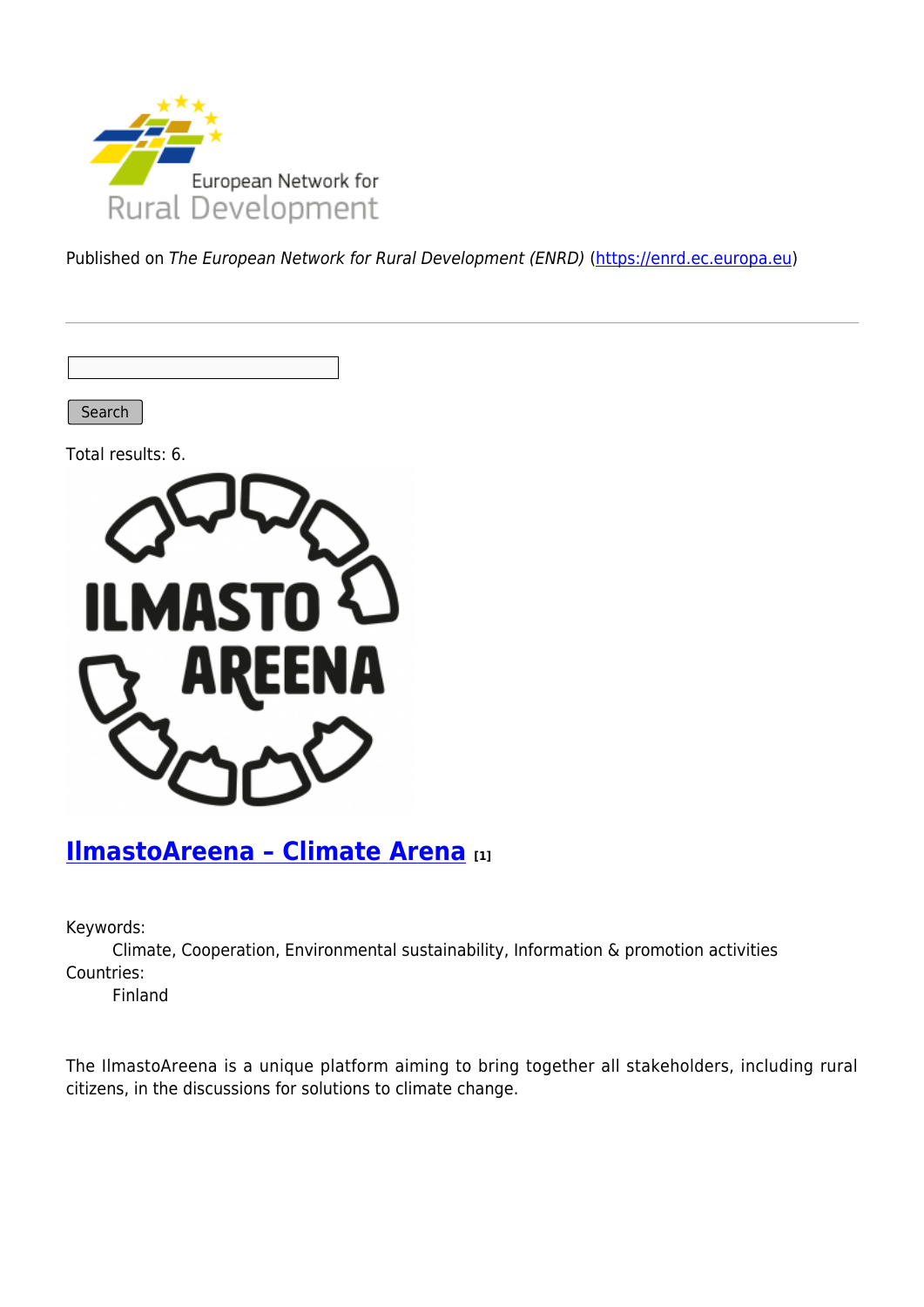

# **[OSMO – Sharing know-how and tools for a resource-efficient](https://enrd.ec.europa.eu/projects-practice/osmo-sharing-know-how-and-tools-resource-efficient-agricultural-soil-management_en) [agricultural soil management](https://enrd.ec.europa.eu/projects-practice/osmo-sharing-know-how-and-tools-resource-efficient-agricultural-soil-management_en) [2]**

Keywords:

Advisory services, Agriculture, Climate change adaptation, Cooperation, Environmental sustainability, Knowledge transfer, Rural Inspiration Awards: nominees, Soil management Countries:

Finland

Collaborative learning and tools for assessing soil health contribute to farmers' understanding of problems and alternative management strategies.



## **[Support to civil society organisations for the preservation](https://enrd.ec.europa.eu/projects-practice/support-civil-society-organisations-preservation-and-promotion-biodiversity_en) [and promotion of biodiversity](https://enrd.ec.europa.eu/projects-practice/support-civil-society-organisations-preservation-and-promotion-biodiversity_en) [3]**

Keywords:

Advisory services, Biodiversity, Cooperation, Environmental protection, Nature conservation, Protected areas

Countries:

France

Organising a series of awareness raising and capacity building activities for environmental NGOs in Mayotte.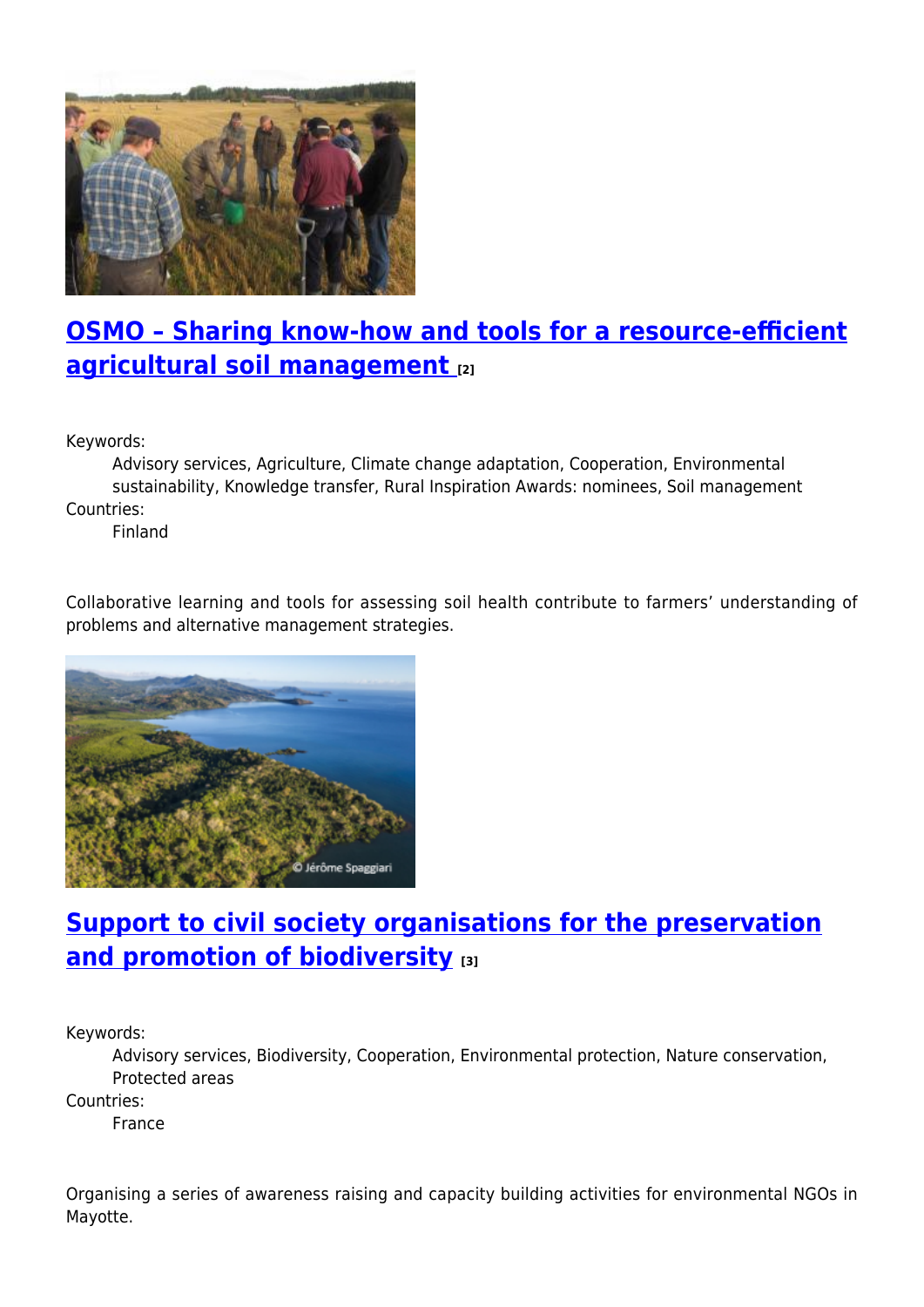

# **[Optimising catch crops in arable farming in Austria](https://enrd.ec.europa.eu/projects-practice/optimising-catch-crops-arable-farming-austria_en) [4]**

Keywords:

Agriculture, Cooperation, Environmental sustainability, Soil management Countries:

Austria

Set up an operational group to test different practices for optimal catch crop management and assess their efficiency in reducing nitrogen and carbon emissions.



### **[Efficiency Check - Herd management tool for animal welfare](https://enrd.ec.europa.eu/projects-practice/efficiency-check-herd-management-tool-animal-welfare_en) [5]**

Keywords:

Advisory services, Animal husbandry, Animal welfare, Cooperation, Information & Communications Technology (ICT), Innovation Countries:

Austria

Developing a herd management tool to optimise efficiency and animal welfare on dairy farms.